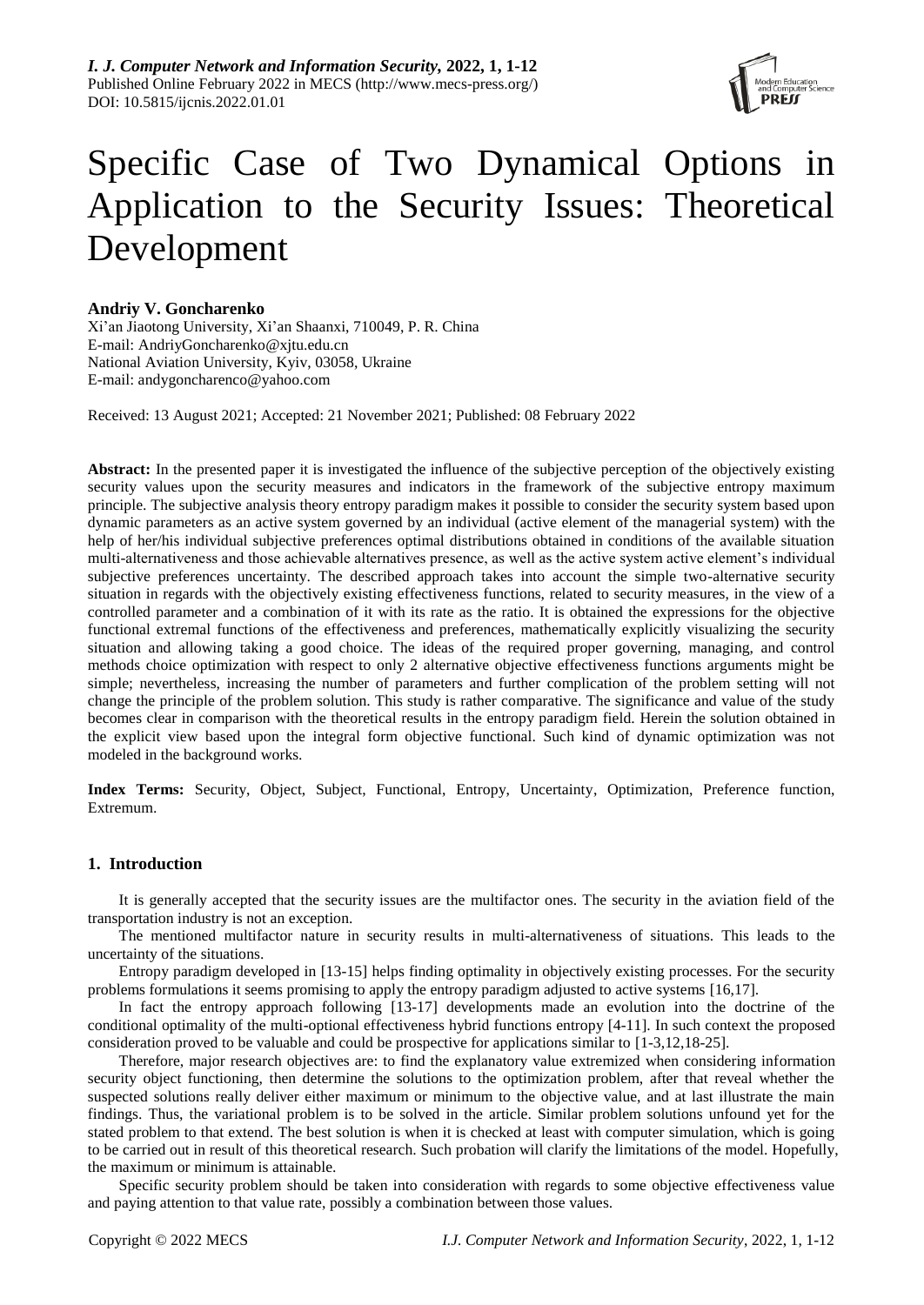### **2. Motivation behind this Work**

The entropy procedures instigate evaluation and modeling in the sphere of security since it is subjectively stimulated areas of human perceptions, analogously to the active systems control [16,17]. It is very important to try to find some features of optimality in security degree assessments.

The reason of raising the motivation behind this work is theoretical developments for this introductory paper.

The following publication is going to prove the entropy maximum existence with the help of the variated solutions obtained herewith.

#### **3. Contribution of Paper**

Security object functional is proposed based upon the preferences entropy conditional optimality. Subjective individuals' evaluation of security is taken into account. Uncertainty of the security assessment is made through the entropy of the preferences functions.

Objective security effectiveness functions influence the available alternatives preferences functions. Risks, probabilities of some events, other parameters or values can be considered as those objective security effectiveness functions.

Dynamical security uncertainty estimation through entropy of the subjective individual preferences functions, thus, has been proposed and developed herewith the presented paper.

The use of the relative combined pseudo-entropy function for illustration of the security object "good" or "bad" ("correct" or "wrong") certainty / uncertainty in regards with the subjective individual preferences functions is also possible.

This study is rather comparative. The significance and value of the study becomes clear in comparison with the theoretical results in the entropy paradigm field. Herein the solution obtained in the explicit view based upon the integral form objective functional. It is considered as an information security functional comprising the preferences functions entropy as the measure of the subjective preferences uncertainty. Such kind of dynamic optimization was not modeled in the background works. Moreover, the specific case formulated with the ratio of the effectiveness function and its rate was not covered to that extent in the previous research yet.

#### **4. Related Work**

Jaynes, E. T., (1957a) proposed entropy approach to evaluate probability of state as optimal solution. The proposed functional in mathematical aspects is an object for conditional extremum solution. Such approach has been adopted in further research by the author as well as applied the presented paper.

Jaynes, E. T., (1957b) continues development of the entropy paradigm. It laid down foundations for the subjective entropy development and used here for a construction of the objective functional.

Jaynes, E. T., (1982) states that evaluations with the help of entropy deal with the entropy maximum. This maximum has been found in the second part of the investigation.

Kasianov, V. (2013) introduces subjective entropy of preferences. It is a cornerstone of subjective analysis. The entropy paradigm by Jaynes is used as a mathematical wrap for a new content. The idea is applied to the field of humanbeing activity in case when there is a possibility to choose between achievable (attainable) alternatives. It is postulated that such choice is realized in some optimal way. The subjective individuals' preferences functions are distributed on the set of the achievable (attainable) for the decision making person in the way that the subjective entropy of the preferences functions undergo conditional maximum. The material delivered here is, in fact, one of the theory developments.

Kasjanov, V. & Szafran, K., (2015) demonstrate some special hybrid models applications in the theory of active systems, which derived from the theory of subjective analysis. The similar analogy speculations are used for the theoretical creation.

Goncharenko, A. V., (2018a) proposed doctrine of the conditional optimality of the multi-optional effectiveness hybrid functions entropy to obtain objectively existing maximal probabilities of states in application to the problems about materials with the properties of damaging prior to failure.

Goncharenko, A. V., (2018b) demonstrates theoretical aspects of variational problem setting related to available alternatives of airworthiness analogies.

Goncharenko, A. V., (2013-2018d) concentrates attention upon the possibilities of the variational problems with alternatives in the framework of the entropy paradigm. Those works generated the background for the presented paper idea of the dynamical alternatives effectiveness preferences entropy optimal assessment.

Dipti Yogesh Pawade, (2021) analyzes how a well designed website using various search engine optimization (SEO) techniques can help to survive in the competition. Thus, for the students who are likely to be web developer in future; learning the theoretical concept of SEO is not enough. The way in which SEO strategy is being drafted varies as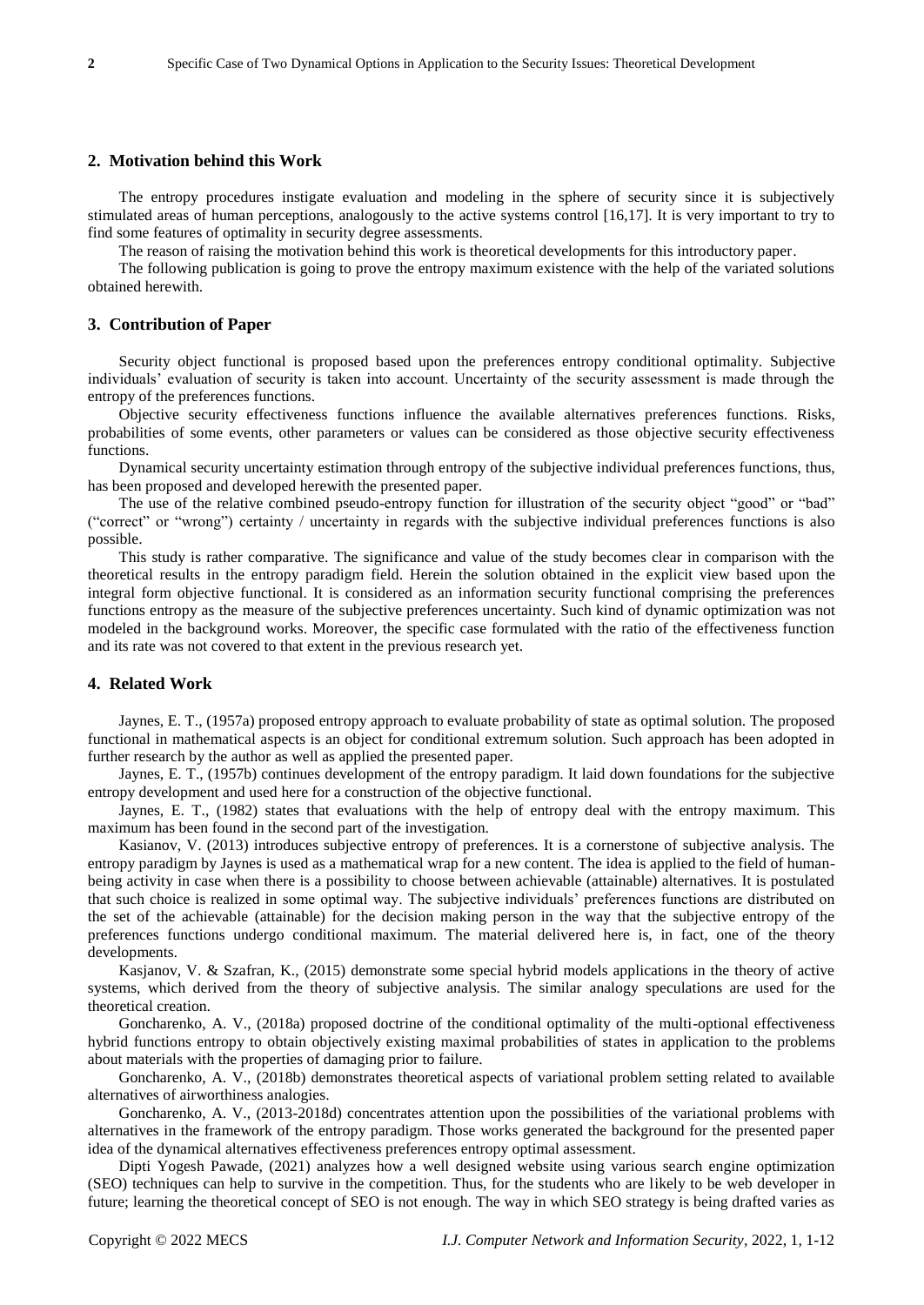per the purpose of website. Hence along with the concept assimilation, instructor needs to make the student think critically to identify the problem and solve it in best possible way. Hence to explore the board panorama of SEO techniques, experiential and collaborative leaning techniques are used. The main objective of the study is to analyses the impact of these modern techniques on depth of concept assimilation by students. To ascertain the effect of these learning techniques, analytical data of the entire website is analyzed. Also feedback is taken from student to know their perception about the whole process. It has been found that students enjoyed the whole learning process. The analytical data proves that the website performed really well which in turn proves that student got in depth understanding of the concept and they were able to implement it commendably in real world scenario. Therefore, there is a relevance to the presented herewith research in the objectives of a theoretical explanation of optimality in case of achievable alternatives.

Sameh. Azouzi, Jalel eddine. Hajlaoui, Zaki. Brahmi, and Sonia. Ayachi Ghannouchi, (2021) investigate that with the appearance of the COVID-19 pandemic, the practice of e-learning in the cloud makes it possible to: avoid the problem of overloading the institutions infrastructure resources, manage a large number of learners and improve collaboration and synchronous learning. In this paper, the authors propose a new e-leaning process management approach in cloud named CLP-in-Cloud (for Collaborative Learning Process in Cloud). CLP-in-Cloud is composed of two steps: i) design general, configurable and multi-tenant e-Learning Process as a Service (LPaaS) that meets different needs of institutions. ii) to fulfill the user needs, develop a functional and non-functional awareness LPaaS discovery module. For functional needs, the authors adopt the algorithm A\* and for non-functional needs they adopt a linear programming algorithm. Their developed system allows learners to discover and search the learners' preferred configurable learning process in a multi-tenancy Cloud architecture. In order to help to discover interesting process, the authors come up with a recommendation module. Experimentations proved that their system is effective in reducing the execution time and in finding appropriate results for the user request. Hence, the mentioned multi-tenancy is an example of the multi-alternativeness studied here, thus it is proposed to take into consideration the dynamical uncertainty issues.

Mohammed Yousif, Ahmad Salim, and Wisam K. Jummar, (2021) deal with one of the most common problem in the design of robotic technology, which is the path planning. The challenge is choosing the robotics' path from source to destination with minimum cost. Meta-heuristic algorithms are popular tools used in a search process to get optimal solution. In this paper, their authors used Crow Swarm Optimization (CSO) to overcome the problem of choosing the optimal path without collision. The results of CSO compared with two meta-heuristic algorithms: PSO and ACO in addition to a hybrid method between these algorithms. The comparison process illustrates that the CSO better than PSO and ACO in path planning, but compared to hybrid method CSO was better whenever the smallest population. Consequently, the importance of research lies in finding a new method to use a new metahumanistic algorithm to solve the problem of robotic path planning. Thus, this fairly recent publication might be acknowledged as the one emphasizing the importance of the alternatives preferences functions entropy estimation in the problems of better (optimal) choice.

Béjar, S. M., et.al., (2020a and 2020b) discussed the cutting speed and feed influence on surface microhardness of dry-turned UNS A97075-T6 alloy and fatigue behavior parametric analysis of dry machined UNS A97075 aluminum alloy. Amongst their investigations there is a potential of the entropy measures implementations (likewise proposed in this paper).

Hulek, D., and Novák, M., (2019) analyzed the expediency of unmanned aircraft systems which happened to be an adjacent problem to the presented one since such analysis inevitably draws some subjective measures and uncertainty conditions.

Odarchenko, R. S., et.al., (2015 and 2017) paying attention to the improved method of routing in UAV network and estimation of the communication range and bandwidth of UAV communication systems obviously should have discussed some examples close to the formulated here.

Patel, G. C. M., et.al., (2020) publication is one more pattern for the subjective entropy paradigm application, also likewise in the presented discussion, as it deals with the intelligent modelling of hard materials machining.

Solomentsev, O., et.al., (2018, 2019) and Zaliskyi, M., et.al., (2019) demonstrated a wide variety investigational potential for the developed theoretical approach to the field of the efficiency of operational data processing for radio electronic equipment, data processing in case of radio equipment reliability parameters monitoring, and statistical data processing for condition-based maintenance. All this instigates entropy applicable research; and such pattern as this one can help formulate new problems and obtaining optimal solutions.

#### **5. Specific Security Problem Consideration**

A modification of the objective functional [4-11,16,17] is the integral expression of the following type.

The considered functional is 
$$
\Phi_{\pi} = \int_{t_1}^{t_2} \left( -\sum_{i=1}^{N-2} \pi_i(t) \ln \pi_i(t) + \beta \left[ \pi_1(t)\dot{x}(t) + \alpha \pi_2(t) \frac{\dot{x}(t)}{x(t)} \right] + \gamma \left[ \sum_{i=1}^{N-2} \pi_i(t) - 1 \right] dt
$$
, (1)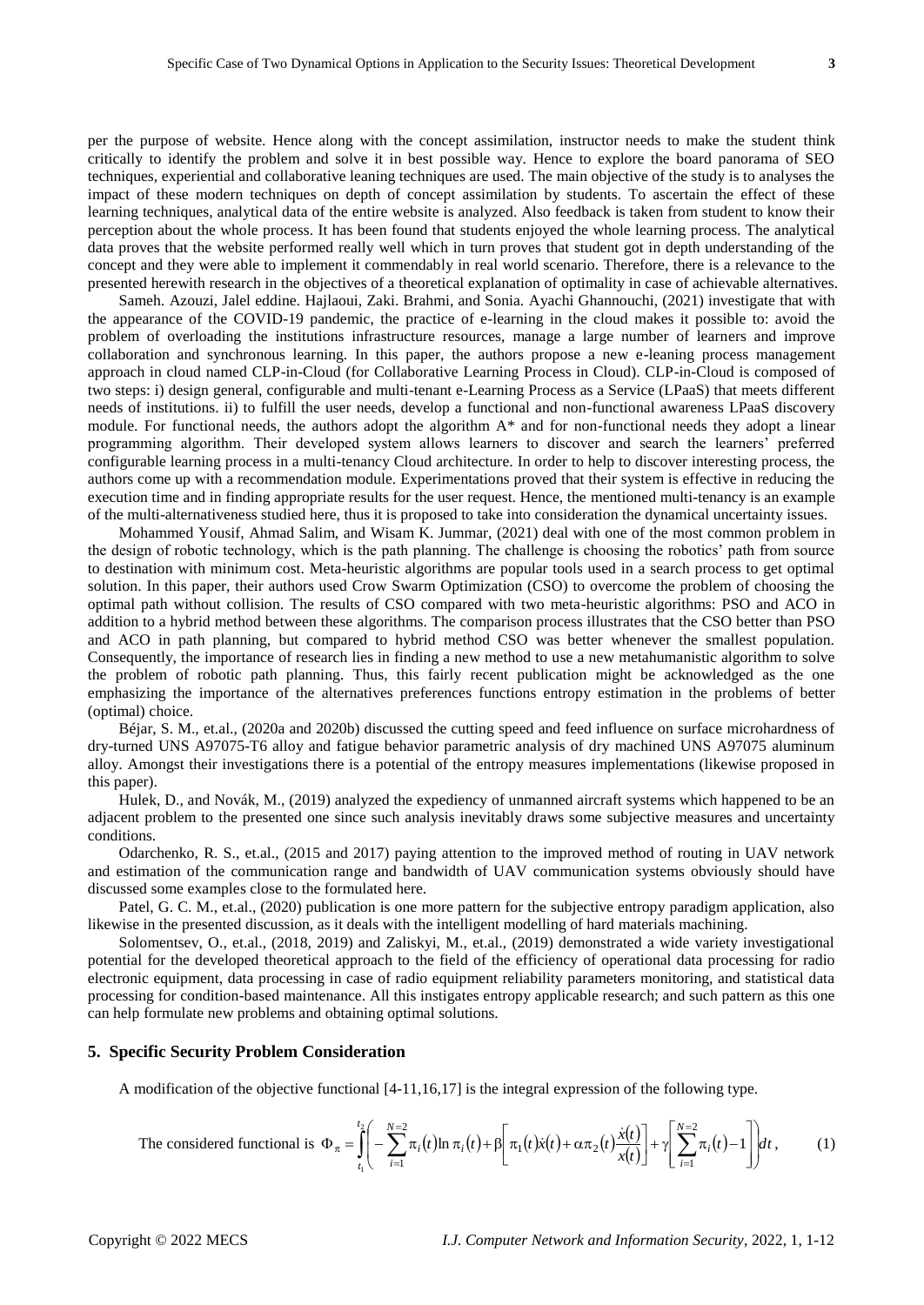where  $[t_1, t_2]$  is the period of time  $t$ ;  $\pi_i(t)$  are the preferences functions related to the according available alternatives;  $\beta$  is the coefficient, which can be interpreted, depending upon the problem formulation, in terms of the weight coefficients, Lagrange uncertainty multipliers, cognitive parameters;  $\dot{x}(t) = \frac{dx}{dt}$  $\dot{x}(t) = \frac{dx}{t}$  is a security controlling function (the first derivative with respect to time) of the controlled parameter;  $\alpha$  is a coefficient for equalizing the dimensions in the security object effectiveness function;  $x(t)$  is the security controlled parameter (is the function of time herewith at the presented paper consideration as well, which makes the whole problem be a dynamical one);  $\gamma$  is one more corresponding structure parameter that can be considered at different problems settings as the Lagrange coefficient or weight coefficient, similarly to  $\beta$ .

However, in the presented formulation, the coefficient of  $\beta$  is used for the so-called subjective effectiveness function characterization, [16].

The objective functional (1) contains a cognitive function, [16].

The cognitive function is 
$$
\pi_1(t)\dot{x}(t) + \alpha \pi_2(t)\frac{\dot{x}(t)}{x(t)}
$$
. (2)

The entropy of the subjective security individuals' functions is presented in the model of the security conditional optimization objective functional (1) with the first under-integral member.

The security preferences functions entropy is 
$$
-\sum_{i=1}^{N=2} \pi_i(t) \ln \pi_i(t).
$$
 (3)

Also, the integrand of the security functional (1) has a normalizing member.

The security preferences functions normalizing condition is 
$$
\sum_{i=1}^{N=2} \pi_i(t) = 1.
$$
 (4)

All three members of the expressions of (2)-(4) make the security functional (1) to model the optimal distributions for the security preferences functions as well as both security controlled and controlling functions.

As to the integration of entropy (4) over the time interval of  $[t_1, t_2]$ , such integral definitely somehow relates with the average security preferences functions uncertainty measured for the same  $[t_1, t_2]$  time period, [16].

The optimization problem formulated as stated above (1)-(4), in fact, is a specific case of the more general problem considering the case when an active security object is under control of the system of the available alternatives preferences.

An active security system operation or functioning is schematically described with the illustration shown in Fig. 1.



Fig.1. Presence of a Subject in the system of a communicational networks control

The interpretations of the illustration presented Fig. 1 can be as follows.

The presence of a subject (see Fig. 1) in the security control system makes the dynamic security control function, depicted as  $U(t)$ , generated by the external "governor" (not shown in the scheme in Fig. 1 for the conceptual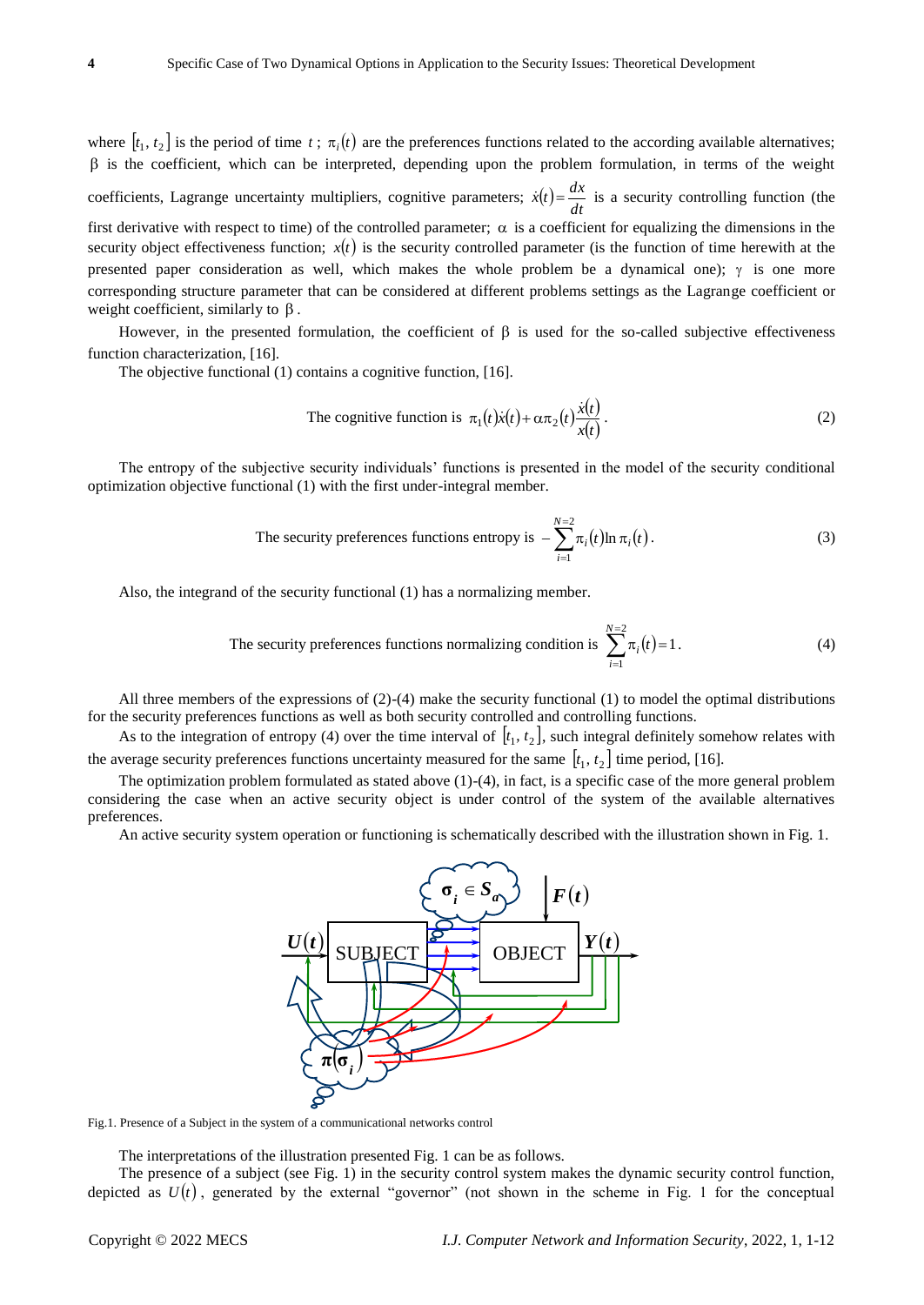perceptional easiness), and influencing the object, be multi-alternatively modified in accordance with the subject's individual preferences  $\pi(\sigma_i)$  somehow optimally distributed upon the set of  $S_a$  of the considered by the individual at the moment of time t achievable alternatives  $\sigma_i$ .

The external dynamic influence exerted upon the object is denoted as  $F(t)$ . The output parameter of the security controlled system is represented with the function of time  $Y(t)$  (see Fig. 1).

Here it should be emphasized that the difference of the proposed consideration symbolized in Fig. 1 from the traditional control system theory is that the subject's individual preferences  $\pi(\sigma_i)$  sometimes drastically change the dynamically controlling function of  $U(t)$  and it is not always and necessarily in the correct, proper form. The list of examples might be endless; one can mention just a few cases related to security and safety issues with the notorious human factor in civil aviation when operating aircraft. The identification of the security hazard can be wrong or the security risk might be under or over estimated. The autopilot hardly ever fails and wrongly changes the flight configuration of the aircraft at normal flight conditions and situations. But because of the sensors failures or onboard instruments wrong showings the human-pilot gets nervous, due to communication with the co-pilot it might raise panic with the inevitable dramatically conclusion. The engine fuel governor will probably not go wrong just because of the fire signaling lamp starts flashing for some malfunctioning happened to the circuit and not the real fire. But the operator might, mistakenly identifying the trouble and being under the stress of the situation (as well as communication network), distribute his/her preferences in such way that it might lead to the unneeded fire extinguishing system activation with the engine stop in flight and sad effect.

The distribution of the described such security aimed preferences is supposed to be optimal; moreover the uncertainty of the preferences distribution should be taken into account.

For that purpose, one could use the postulated functional of the general view that has been used for construction (1) and that follows the references [16].

The general view functional is 
$$
\Phi_{\pi} = \alpha H_{\pi} + \beta \varepsilon + \gamma \mathcal{W}
$$
, (5)

where  $\alpha$ ,  $\beta$ ,  $\gamma$  are the corresponding structure parameters that can be considered, as above, at different problems settings as the Lagrange coefficients or weight coefficients. Here they are interpreted as internal security object control parameters which reflect certain properties of the security object "attitude" to the achievable alternatives.  $H_{\pi}$  is the entropy of the alternatives preferences  $\pi$ ;  $\varepsilon$  is the function of the effectiveness that together with the alternatives preferences entropy  $H_{\pi}$  determines conditions of the attainable alternative preferences  $\pi$  distribution optimality;  $\mathcal{A}$ is normalizing condition.

The general problem is to find the available (security) alternatives preferences  $\pi$  optimal distribution on the conditions formulated as the objective functional  $(5)$ . Here, it is for the specific case  $(1)-(4)$ .

One intermediate problem setting between the general case functional (5) and problem statement described herewith as of the expressions (1)-(4) is next.

Here is a consideration of the objective functional of the view of  $(5)$ , in regards to the expressions of  $(2)-(4)$ . It has the integral form.

The general view integral form functional is 
$$
\Phi_{\pi} = \int_{t_1}^{t_2} \left( -\sum_{i=1}^{N} \pi_i(t) \ln \pi_i(t) + \beta \sum_{i=1}^{N} \pi_i(t) F_i + \gamma \left[ \sum_{i=1}^{N} \pi_i(t) - 1 \right] \right) dt
$$
, (6)

where  $i$  – number-index of the corresponding attainable alternative;  $N$  – the total number of the alternatives;  $F_i$  is the security-object effectiveness function of the *i* -th achievable alternative.

Thus, the second member of (6), analogously to the integral of the entropy taken in the view of (3) relates with some mean magnitude of the function  $\varepsilon$  (see equation (5)) value for the period of integration  $[t_1, \ldots, t_2]$ .

The solution of the security objective functional (1) with the under-integral function (integrand) of the (2)-(4) expressions has to be obtained at the extremals.

The extremals are 
$$
\pi_1^0(t)
$$
,  $\pi_2^0(t)$ , and  $x_0(t)$ . (7)

In order to get the solution to the specific case of (1) as of (7) a certain designation is proposed.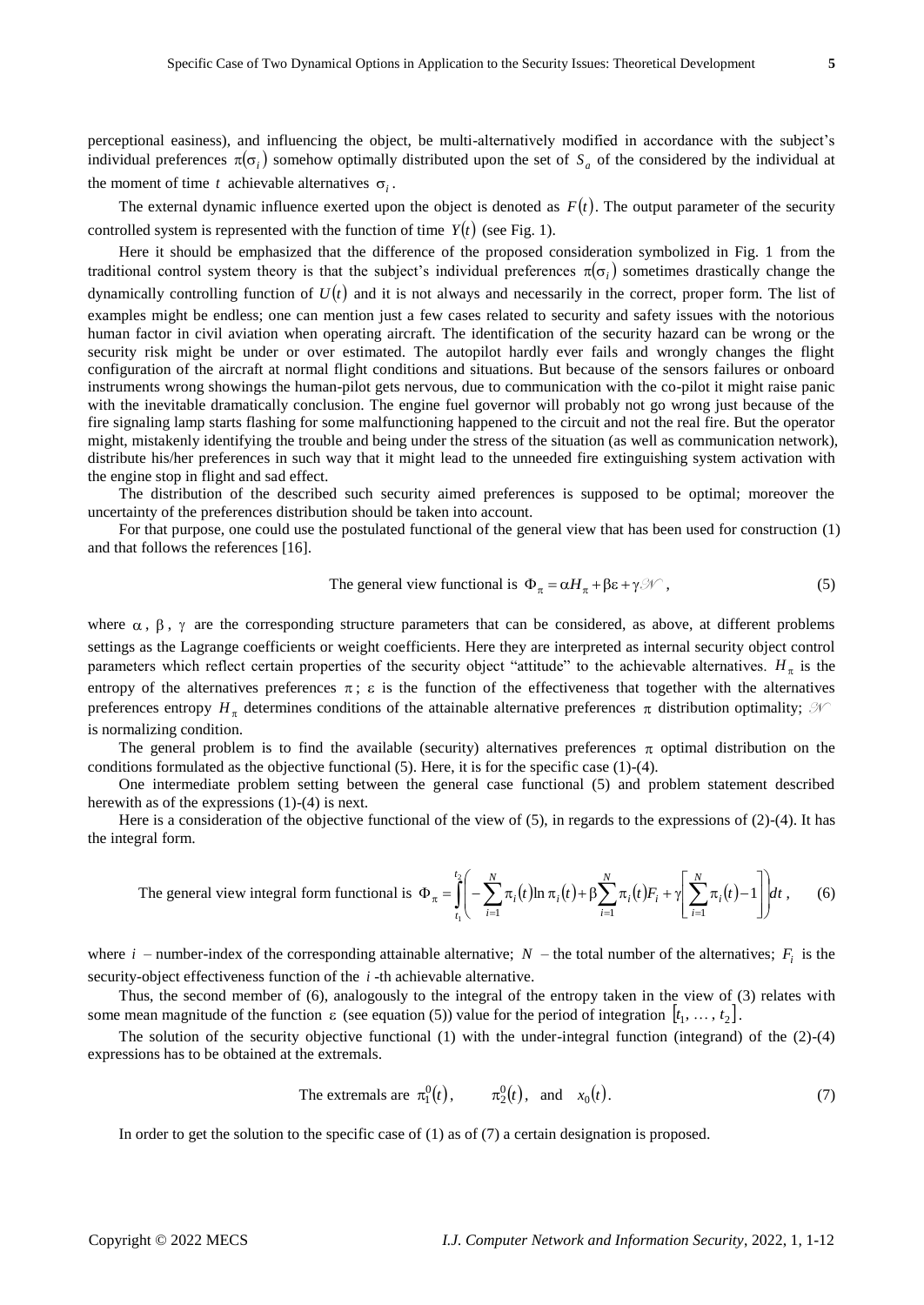The designation of the integrand is 
$$
R^* = -\sum_{i=1}^{N-2} \pi_i(t) \ln \pi_i(t) + \beta \left[ \pi_1(t)\dot{x}(t) + \alpha \pi_2(t) \frac{\dot{x}(t)}{x(t)} \right] + \gamma \left[ \sum_{i=1}^{N-2} \pi_i(t) - 1 \right].
$$
 (8)

The extremals of (7) are to be obtained, in turn, from the objective functional (1), with (8), necessary extremum existence conditions notated in the view of the Euler-Lagrange equations.

The Euler-Lagrange equations are 
$$
\frac{\partial R^*}{\partial \pi_i} - \frac{d}{dt} \frac{\partial R^*}{\partial \dot{\pi}_i} = 0
$$
 and  $\frac{\partial R^*}{\partial x} - \frac{d}{dt} \frac{\partial R^*}{\partial \dot{x}} = 0$ . (9)

In the given considered case (1), the under-integral function (8) does not depend upon the rate of the preferences change in time.

The first derivatives of the preferences with respect to time are 
$$
\dot{\pi}_i = \frac{d\pi_i}{dt}
$$
. (10)

Because of such independence the second member of the first equation of (9) will equal 0.

The simplifications for the first equation of (9) are 
$$
\frac{\partial R^*}{\partial \dot{\pi}_i} = 0
$$
 and  $\frac{d}{dt} \frac{\partial R^*}{\partial \dot{\pi}_i} = 0$ . (11)

Hence, the system of equations (9) gets the simplified view.

The simplified view of system (9) is 
$$
\frac{\partial R^*}{\partial \pi_i} = 0
$$
 and  $\frac{\partial R^*}{\partial x} - \frac{d}{dt} \frac{\partial R^*}{\partial \dot{x}} = 0$ . (12)

Accordingly, conditions (12) yield for preferences next partial derivatives.

The partial derivative with respect to preference 
$$
\pi_1
$$
 is  $\frac{\partial R^*}{\partial \pi_1} = -\ln \pi_1 - 1 + \beta \dot{x} + \gamma = 0$ . (13)

And with respect to preference 
$$
\pi_2
$$
 it is  $\frac{\partial R^*}{\partial \pi_2} = -\ln \pi_2 - 1 + \alpha \beta \frac{\dot{x}}{x} + \gamma = 0$ . (14)

From equations (13) and (14) it is possible to obtain the expressions in the explicit view.

The preferences functions are 
$$
\pi_1 = e^{-1+\beta x + \gamma} = e^{\gamma - 1}e^{\beta x}
$$
 and  $\pi_2 = e^{-1+\alpha\beta \frac{x}{x} + \gamma} = e^{\gamma - 1}e^{\alpha\beta \frac{x}{x}}$ . (15)

Conditions of normalizing bring the normalizing member.

The sum of the preferences functions is 
$$
\pi_1 + \pi_2 = 1 = e^{\gamma - 1} e^{\beta \dot{x}} + e^{\gamma - 1} e^{\alpha \beta \frac{\dot{x}}{x}} = e^{\gamma - 1} \left( e^{\beta \dot{x}} + e^{\alpha \beta \frac{\dot{x}}{x}} \right).
$$
 (16)

The normalizing member is 
$$
e^{\gamma - 1} = \frac{1}{e^{\beta \dot{x}} + e^{\alpha \beta \frac{\dot{x}}{x}}}
$$
. (17)

For the preferences functions, after (15)-(17), it gives canonical expressions [16].

The preferences functions are 
$$
\pi_1 = \frac{e^{\beta \dot{x}}}{e^{\beta \dot{x}} + e^{\alpha \beta \frac{\dot{x}}{x}}}
$$
 and  $\pi_2 = \frac{e^{\alpha \beta \frac{\dot{x}}{x}}}{e^{\beta \dot{x}} + e^{\alpha \beta \frac{\dot{x}}{x}}}$ . (18)

Copyright © 2022 MECS *I.J. Computer Network and Information Security*, 2022, 1, 1-12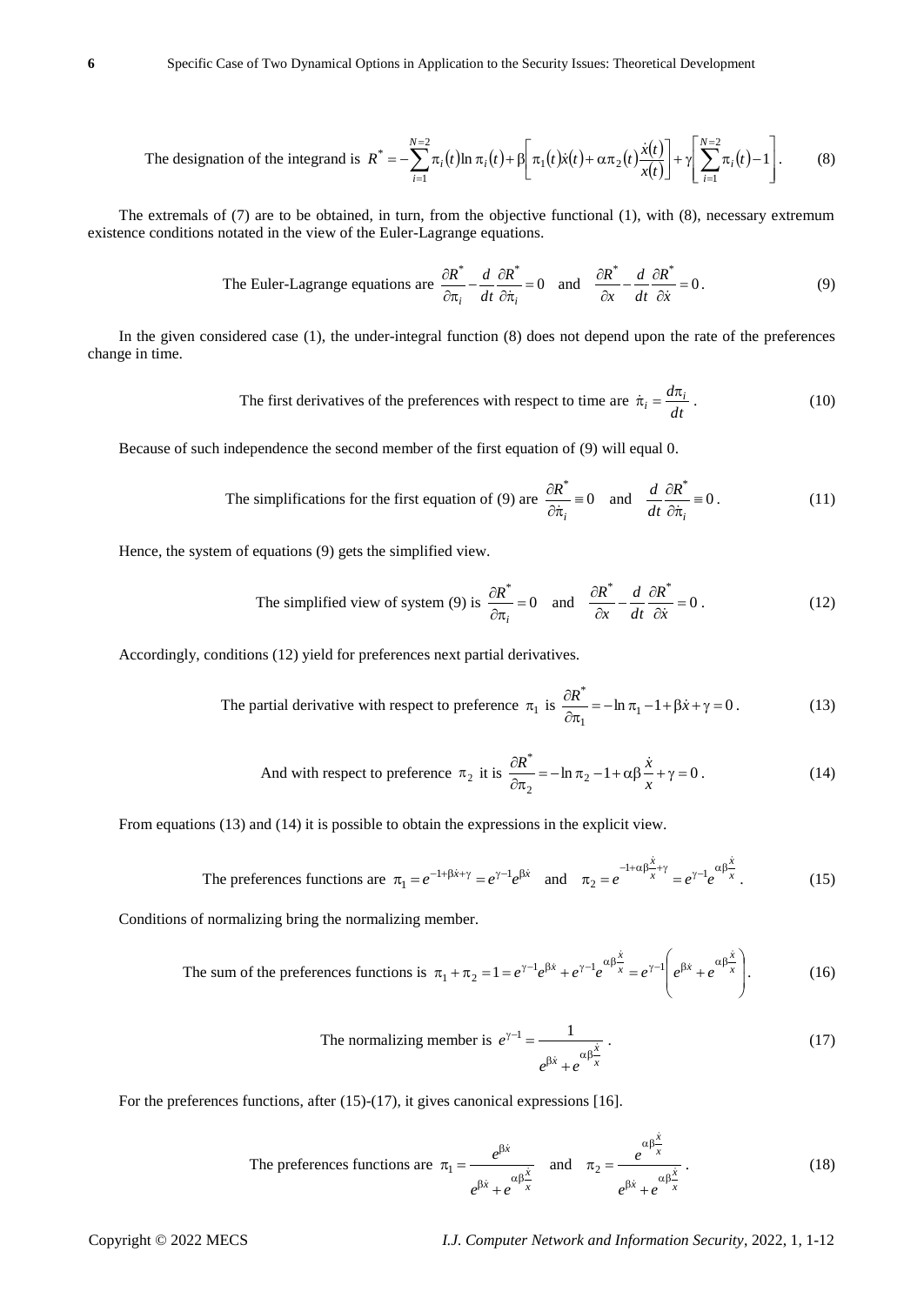The extremal solution for  $x(t)$  is also being found from conditions of (9) or (12).

The partial derivative with respect to 
$$
x(t)
$$
 is  $\frac{\partial R^*}{\partial x} = -\frac{\alpha \beta \pi_2 \dot{x}}{x^2}$ . (19)

For the second member of the Euler-Lagrange equation it must be derived its own expression.

The partial derivative with respect to 
$$
\dot{x}(t)
$$
 is  $\frac{\partial R^*}{\partial \dot{x}} = \beta \pi_1 + \frac{\alpha \beta \pi_2}{x}$ . (20)

After that the second member of the Euler-Lagrange equation can be obtained.

The complete derivative of (20) with respect to t is 
$$
\frac{d}{dt} \frac{\partial R^*}{\partial \dot{x}} = \beta \dot{\pi}_1 + \alpha \beta \left( \frac{\dot{\pi}_2 x - \pi_2 \dot{x}}{x^2} \right).
$$
 (21)

The Euler-Lagrange equation then can be written as following.

The Euler-Lagrange equation for 
$$
x(t)
$$
 is 
$$
-\frac{\alpha \beta \pi_2 \dot{x}}{x^2} - \beta \dot{\pi}_1 - \left[\alpha \beta \left(\frac{\dot{\pi}_2 x - \pi_2 \dot{x}}{x^2}\right)\right] = 0.
$$
 (22)

Which means 
$$
-\beta \dot{\pi}_1 - \left[\alpha \beta \left(\frac{\dot{\pi}_2}{x}\right)\right] = 0
$$
. (23)

Thus, the procedure of (19)-(23) leads to the relation between the rates of preferences.

The dependence for the rates of preferences is 
$$
\dot{\pi}_1 = -\alpha \left( \frac{\dot{\pi}_2}{x} \right)
$$
. (24)

Having the expression (24) there is a need of having the equations for the rates of preferences.

In the given problem setting 
$$
\frac{\partial \pi_1}{\partial x} = -\frac{e^{\beta \dot{x}} \left( -\alpha \beta \frac{\dot{x}}{x^2} e^{\alpha \beta \frac{\dot{x}}{x}} \right)}{\left( e^{\beta \dot{x}} + e^{\alpha \beta \frac{\dot{x}}{x}} \right)^2} = \alpha \beta \frac{\dot{x}}{x^2} \pi_1 \pi_2.
$$
 (25)

With respect to  $\dot{x}(t)$  it will be one more equation.

The partial derivative is 
$$
\frac{\partial \pi_1}{\partial \dot{x}} = \frac{\beta e^{\beta \dot{x}} \left( e^{\beta \dot{x}} + e^{\alpha \beta \frac{\dot{x}}{x}} \right) - e^{\beta \dot{x}} \left( \beta e^{\beta \dot{x}} + \frac{\alpha \beta}{x} e^{\alpha \beta \frac{\dot{x}}{x}} \right)}{\left( e^{\beta \dot{x}} + e^{\alpha \beta \frac{\dot{x}}{x}} \right)^2}.
$$
 (26)

The equation of (26) can be transformed.

The transformed equation is 
$$
\frac{\partial \pi_1}{\partial \dot{x}} = \frac{\beta e^{\beta \dot{x}} \left( e^{\alpha \beta \frac{\dot{x}}{x}} \right) - e^{\beta \dot{x}} \left( \frac{\alpha \beta}{x} e^{\alpha \beta \frac{\dot{x}}{x}} \right)}{\left( e^{\beta \dot{x}} + e^{\alpha \beta \frac{\dot{x}}{x}} \right)^2}.
$$
 (27)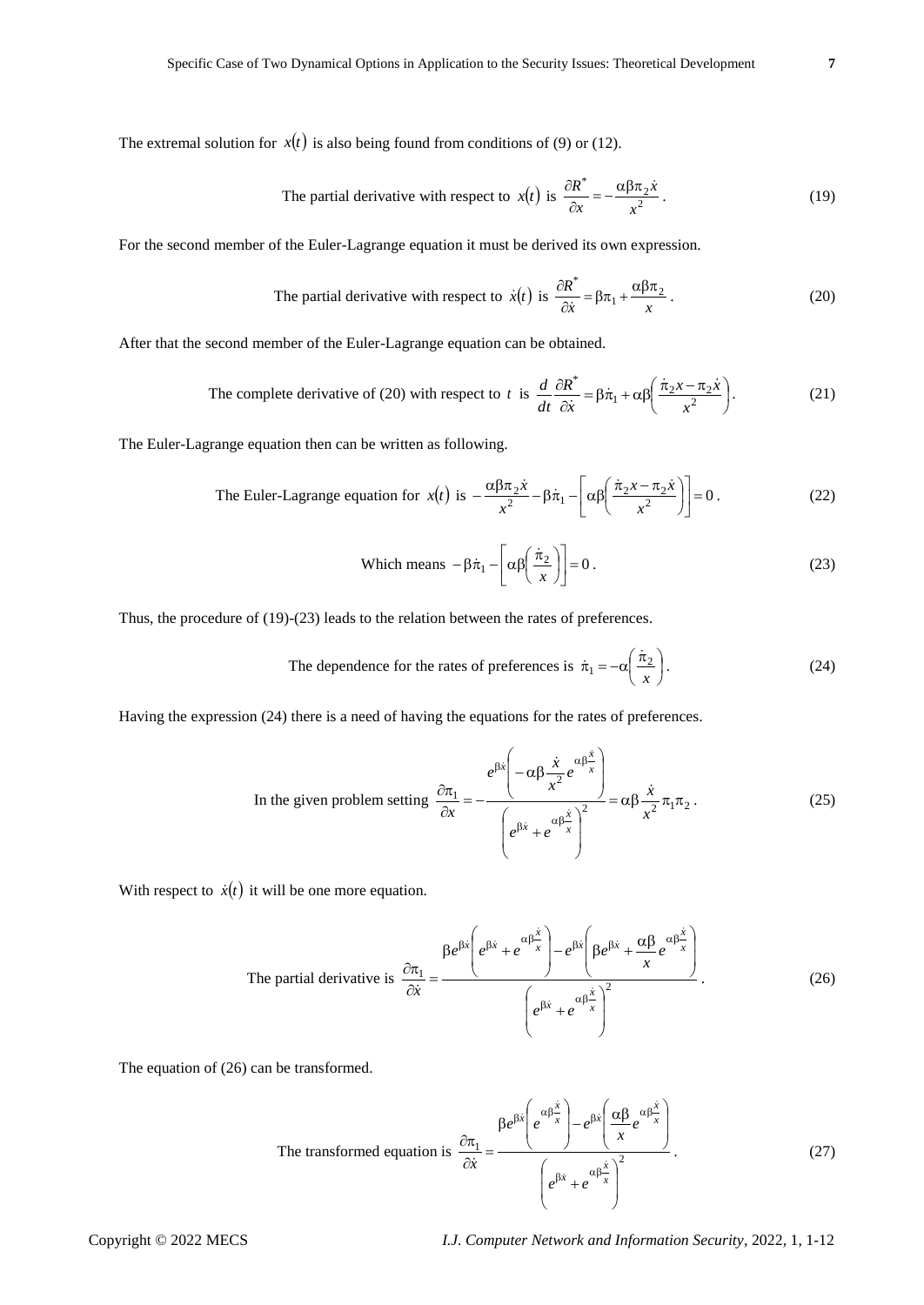And the equation of (27) can be simplified in turn.

The simplified equation is 
$$
\frac{\partial \pi_1}{\partial \dot{x}} = \beta \pi_1 \pi_2 \left( 1 - \frac{\alpha}{x} \right)
$$
. (28)

Therefore, the complete derivative of the first preference rate will acquire a corresponding view.

The complete derivative is 
$$
\dot{\pi}_1 = \frac{d\pi_1}{dt} = \frac{\partial \pi_1}{\partial x} \dot{x} + \frac{\partial \pi_1}{\partial \dot{x}} \ddot{x}
$$
. (29)

Substituting (25)-(28) for (29) there is a possibility to represent it as next.

The complete derivative is 
$$
\dot{\pi}_1 = \alpha \beta \left(\frac{\dot{x}}{x}\right)^2 \pi_1 \pi_2 + \beta \pi_1 \pi_2 \left(1 - \frac{\alpha}{x}\right) \ddot{x}
$$
. (30)

Next up is the step for the complete derivative of the second preference rate. First, consider the partial derivative with respect to the controlled security parameter.

The partial derivative is 
$$
\frac{\partial \pi_2}{\partial x} = \frac{-\alpha \beta \frac{\dot{x}}{x^2} e^{\alpha \beta \frac{\dot{x}}{x}} \left(e^{\beta \dot{x}} + e^{\alpha \beta \frac{\dot{x}}{x}}\right) - e^{\alpha \beta \frac{\dot{x}}{x}} \left(-\alpha \beta \frac{\dot{x}}{x^2} e^{\alpha \beta \frac{\dot{x}}{x}}\right)}{\left(e^{\beta \dot{x}} + e^{\alpha \beta \frac{\dot{x}}{x}}\right)^2}.
$$
(31)

The expression of (31) can also be transformed.

The transformation is 
$$
\frac{\partial \pi_2}{\partial x} = \frac{-\alpha \beta \frac{\dot{x}}{x^2} e^{\alpha \beta \frac{\dot{x}}{x}} (e^{\beta \dot{x}})}{\left( e^{\beta \dot{x}} + e^{\alpha \beta \frac{\dot{x}}{x}} \right)^2}.
$$
 (32)

Also, there can be a simplification of (32).

The simplification yields 
$$
\frac{\partial \pi_2}{\partial x} = -\alpha \beta \frac{\dot{x}}{x^2} \pi_1 \pi_2.
$$
 (33)

On the other hand there is a necessity for the partial derivative with respect to the rate.

The partial derivative is 
$$
\frac{\partial \pi_2}{\partial \dot{x}} = \frac{\frac{\alpha \beta}{x} e^{\alpha \beta \frac{\dot{x}}{x}} \left(e^{\beta \dot{x}} + e^{\alpha \beta \frac{\dot{x}}{x}}\right) - e^{\alpha \beta \frac{\dot{x}}{x}} \left(\beta e^{\beta \dot{x}} + \frac{\alpha \beta}{x} e^{\alpha \beta \frac{\dot{x}}{x}}\right)}{\left(e^{\beta \dot{x}} + e^{\alpha \beta \frac{\dot{x}}{x}}\right)^2}.
$$
 (34)

Now, the transformation and simplification in the manner of (26)-(28) can be applied to (34).

The transformation is 
$$
\frac{\partial \pi_2}{\partial \dot{x}} = \frac{\frac{\alpha \beta}{x} e^{\alpha \beta \frac{\dot{x}}{x}} (e^{\beta \dot{x}}) - e^{\alpha \beta \frac{\dot{x}}{x}} (\beta e^{\beta \dot{x}})}{\left(e^{\beta \dot{x}} + e^{\alpha \beta \frac{\dot{x}}{x}}\right)^2}.
$$
 (35)

*x*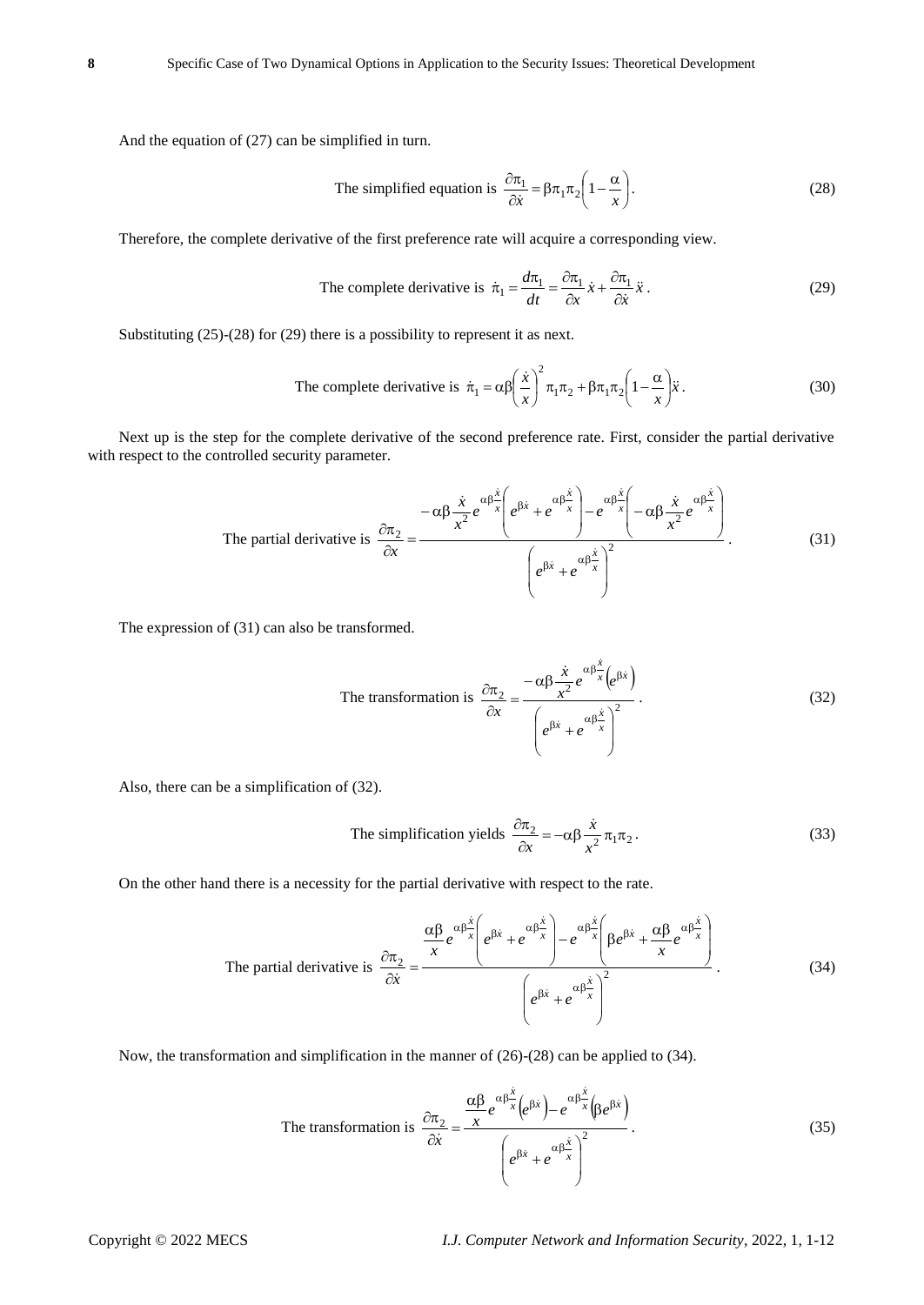Equation (35) needs the simplification.

The simplification is 
$$
\frac{\partial \pi_2}{\partial \dot{x}} = \beta \pi_1 \pi_2 \left( \frac{\alpha}{x} - 1 \right)
$$
. (36)

Hence, the complete derivative of the second preference rate will acquire its corresponding view too.

The complete derivative is 
$$
\dot{\pi}_2 = \frac{d\pi_2}{dt} = \frac{\partial \pi_2}{\partial x} \dot{x} + \frac{\partial \pi_2}{\partial \dot{x}} \ddot{x}
$$
. (37)

Substitutions for (37) give the wanted result.

The complete derivative is 
$$
\dot{\pi}_2 = -\alpha \beta \left(\frac{\dot{x}}{x}\right)^2 \pi_1 \pi_2 + \beta \pi_1 \pi_2 \left(\frac{\alpha}{x} - 1\right) \ddot{x}
$$
. (38)

Corresponding substitutions for (24) will yield the sought equation.

The second order equation is 
$$
\alpha \beta \left(\frac{\dot{x}}{x}\right)^2 \pi_1 \pi_2 + \beta \pi_1 \pi_2 \left(1 - \frac{\alpha}{x}\right) \ddot{x} = -\frac{\alpha}{x} \left[-\alpha \beta \left(\frac{\dot{x}}{x}\right)^2 \pi_1 \pi_2 + \beta \pi_1 \pi_2 \left(\frac{\alpha}{x} - 1\right) \ddot{x}\right].
$$
 (39)

Equation (39) can be transformed by canceling  $\pi_1 \pi_2 \neq 0$ .

The transformation is 
$$
\alpha \beta \left(\frac{\dot{x}}{x}\right)^2 + \beta \left(1 - \frac{\alpha}{x}\right) \ddot{x} = -\frac{\alpha}{x} \left[-\alpha \beta \left(\frac{\dot{x}}{x}\right)^2 + \beta \left(\frac{\alpha}{x} - 1\right) \ddot{x}\right].
$$
 (40)

One solution of (40) is when the member in the brackets does not equal 0.

The condition is 
$$
\alpha \beta \left(\frac{\dot{x}}{x}\right)^2 + \beta \left(1 - \frac{\alpha}{x}\right) \ddot{x} \neq 0
$$
. (41)

The condition (41) means the simple result.

It is 
$$
\frac{\alpha \beta \left(\frac{\dot{x}}{x}\right)^2 + \beta \left(1 - \frac{\alpha}{x}\right) \ddot{x}}{\alpha \beta \left(\frac{\dot{x}}{x}\right)^2 + \beta \left(1 - \frac{\alpha}{x}\right) \ddot{x}} = \frac{\alpha}{x} = 1.
$$
 (42)

From (42) it gives the optimal solution.

The optimal solution is 
$$
x = \alpha
$$
. (43)

The same as the (43) result directly follows (24).

$$
\text{If } \dot{\pi}_2 \neq 0. \tag{44}
$$

The normalizing condition implies (4).

The first alternative preference function will be 
$$
\pi_1 = 1 - \pi_2
$$
. (45)

From (45) it can be obtained the expressions for the derivatives.

The derivative is 
$$
\dot{\pi}_1 = \frac{d(1-\pi_2)}{dt} = -\frac{d\pi_2}{dt} = -\dot{\pi}_2
$$
. (46)

Copyright © 2022 MECS *I.J. Computer Network and Information Security*, 2022, 1, 1-12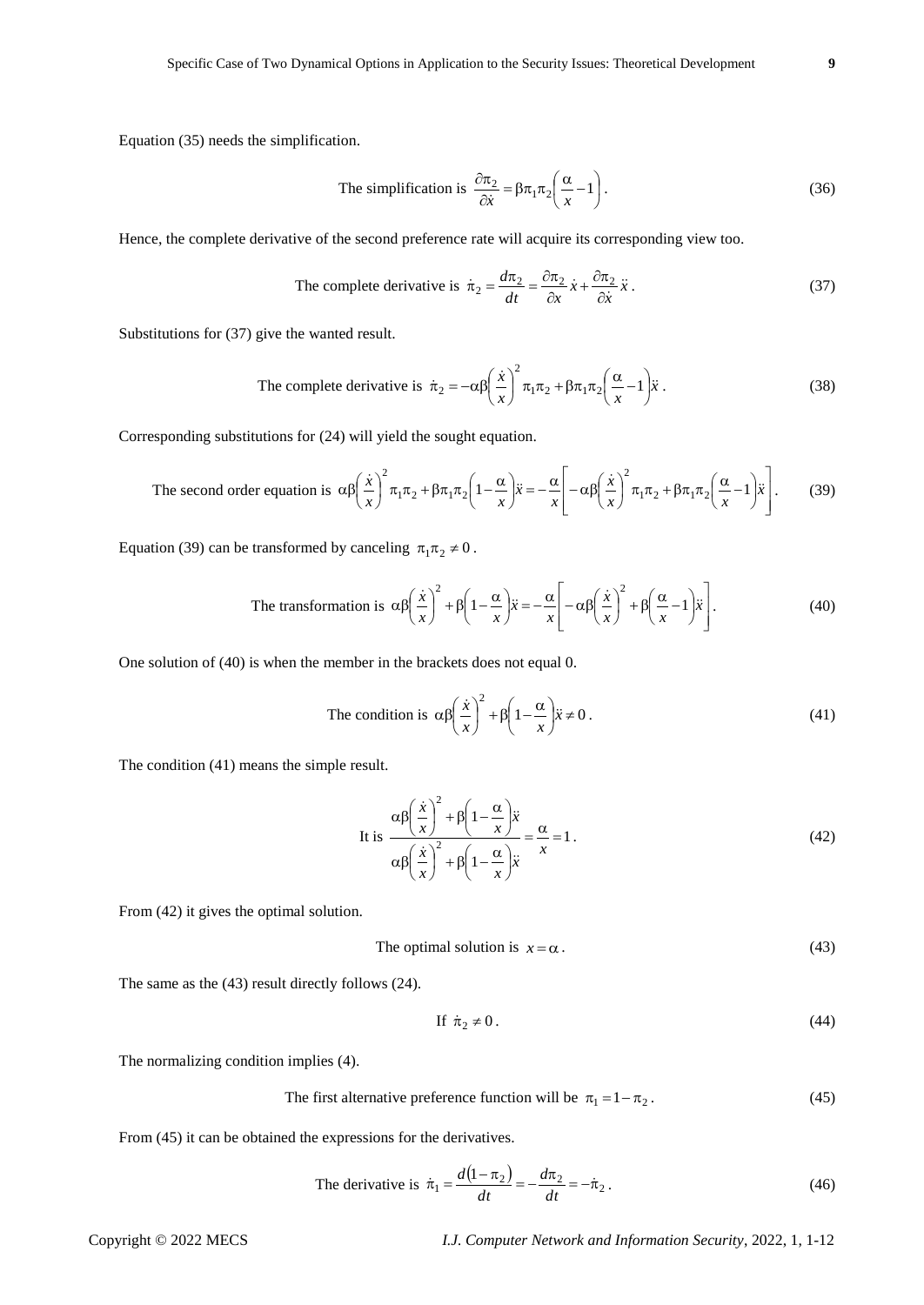Substituting (46) for (24) leads to (43).

The relation is 
$$
-\dot{\pi}_2 = -\frac{\alpha}{x}\dot{\pi}_2
$$
. (47)

The equation (47) clearly shows the simplest result (43). This, in turn, highlights the specific case study with the maximum security options preferences entropy result.

The entropy extremum preferences distribution is 
$$
\pi_1 = \pi_2 = \frac{1}{2}
$$
. (48)

The other solution of (40) is when the member in the brackets does equal 0.

The condition is 
$$
\alpha \beta \left(\frac{\dot{x}}{x}\right)^2 + \beta \left(1 - \frac{\alpha}{x}\right) \ddot{x} = 0
$$
. (49)

The second order equation will correspond (40) and (49) at  $\beta \neq 0$ .

The equation is 
$$
\ddot{x} = \frac{\alpha \left(\frac{\dot{x}}{x}\right)^2}{\left(\frac{\alpha}{x} - 1\right)}
$$
. (50)

From equation (50) it is visible that solution of (43) differs from the one obtained from (50).

#### **6. Result Analysis**

As a result of the theoretical contemplations described with the help of the formulas derived and presented with the relations and expressions of (1)-(50), there are a few moments worth noticing.

There are two optimal solutions to the objective functional (1). Such functional is a convenient modification for solving dynamical problems of some security issues dealing with the security controlled parameter  $x(t)$  and security

controlling function  $\dot{x}(t) = \frac{dA}{dt}$  $\dot{x}(t) = \frac{dx}{x}$  specifically combined into subjective effectiveness and cognitive function (2).

The modification of functional (1) is also in the integral form of the conditional optimization of subjective security preferences functions entropy (3), which takes into account a relative indirect assessment of the functions uncertainty degree over the specified period of integration. Also, the functional (1) modification is a special case of the general form objective functionals (5) and (6).

The suspected for the optimum of the objective functional (1) solutions, namely those two given with the formulas of (43) and (50), are found based upon the postulated [16] variational principle of subjective entropy conditional optimality following the Jaynes' entropy maximum principle [13-15]. The subjective entropy maximum principle implies the essential influence of the individual's system of preferences upon the decision making process. And herein it is interpreted for the security evaluation issues.

The solutions of (43) and (50) compliment one another.

However, it must be checked or proved somehow the extremality of the (43) and (50) solutions.

The research following this one is going to be dedicated specifically to such modeling and simulation. There it is expected to be revealed the presence of either maximum or minimum of the value.

### **7. Conclusion and Future Scope**

On the basis of the found results, there can be drawn some conclusion. The impact of the achievable alternatives subjective individual effectiveness preferences functions uncertainty is quite possible in terms of the entropy paradigm at the subjective estimation of security. The entropy conditional optimization approach allows obtaining extremals as solutions of the specific variational problems for the objective functional in the explicit view of the preferences functions as well as sought variated function.

Thus, the state of knowledge in the field has been advanced by the work from the present state to new theoretical results in the simplified specific case when the subjective effectiveness function includes parameters of a controlled function and the members evaluating the ratio of the controlled function rate to the controlled function value. The found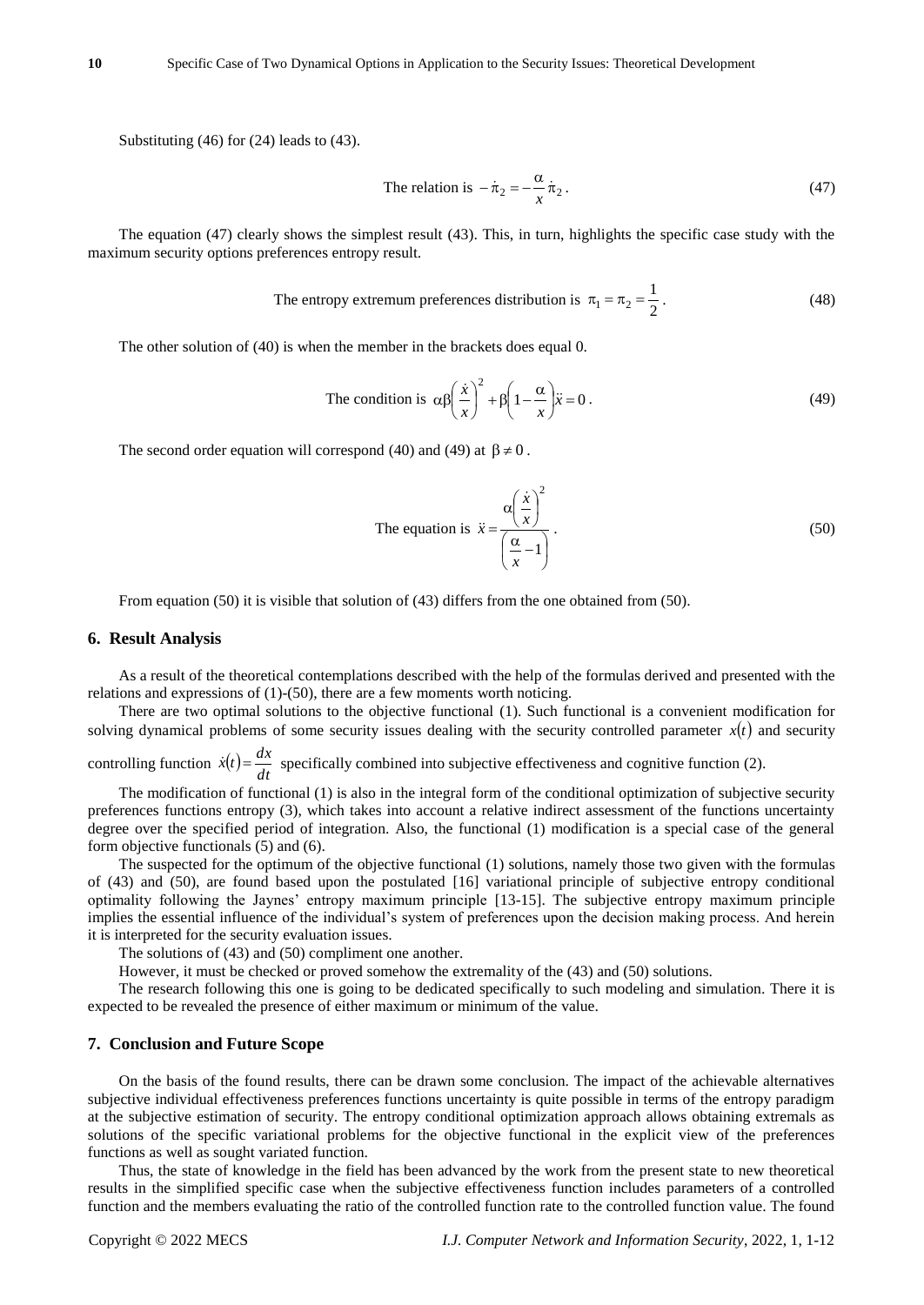dependences are the elements of a scientific justification of the theory development.

Nevertheless, the extremals must be tried on the purpose of revealing their true maximum or minimum existence at least by varying the resulted functions and studying those variations in future research.

# **References**

- [1] B éjar, S. M., [Vilches,](https://www.scopus.com/authid/detail.uri?origin=resultslist&authorId=57203025482&zone=) F. J. T., [Gamboa,](https://www.scopus.com/authid/detail.uri?origin=resultslist&authorId=57193424550&zone=) C. B., and [Hurtado,](https://www.scopus.com/authid/detail.uri?origin=resultslist&authorId=57193426345&zone=) L. S., 'Cutting speed and feed influence on surface microhardness [of dry-turned UNS A97075-T6 alloy'](https://www.scopus.com/record/display.uri?eid=2-s2.0-85081633784&origin=resultslist&sort=plf-f&cite=2-s2.0-85057040775&src=s&imp=t&sid=47a62fe82d98dbc2f811e05cf867e018&sot=cite&sdt=a&sl=0&relpos=1&citeCnt=2&searchTerm=), [Applied Sciences \(Switzerland\),](https://www.scopus.com/sourceid/21100829268?origin=resultslist) Vol. 10, No. 3, 1049, 2020, 13 p.
- [2] B gar, S. M., [Vilches,](https://www.scopus.com/authid/detail.uri?origin=resultslist&authorId=57203025482&zone=) F. J. T.[, Gamboa,](https://www.scopus.com/authid/detail.uri?origin=resultslist&authorId=57193424550&zone=) C. B., and [Hurtado,](https://www.scopus.com/authid/detail.uri?origin=resultslist&authorId=57193426345&zone=) L. S., 'Fatigue behavior parametric analysis of dry machined UNS [A97075 aluminum alloy'](https://www.scopus.com/record/display.uri?eid=2-s2.0-85085112700&origin=resultslist&sort=plf-f&cite=2-s2.0-85057040775&src=s&imp=t&sid=47a62fe82d98dbc2f811e05cf867e018&sot=cite&sdt=a&sl=0&relpos=0&citeCnt=0&searchTerm=)[, Metals,](https://www.scopus.com/sourceid/21100399731?origin=resultslist) Vol. 10, No. 5, 631, 2020, 22 p.
- [3] Dipti Yogesh Pawade, 'Analyzing the Impact of Search Engine Optimization Techniques on Web Development Using Experiential and Collaborative Learning Techniques', In International Journal of Modern Education and Computer Science(IJMECS), Vol.13, No.2, pp. 1–10, 2021.DOI: 10.5815/ijmecs.2021.02.01.
- [4] Goncharenko, A. V., 'Aeronautical and aerospace material and structural damages to failures: theoretical concepts,' In International Journal of Aerospace Engineering, Article ID 4126085, 2018, 7 pages.
- [5] Goncharenko, A. V., 'Airworthiness Support Measures Analogy to the Prospective Roundabouts Alternatives: Theoretical Aspects,' In Journal of Advanced Transportation, Article ID 9370597, 2018, 7 pages.
- [6] Goncharenko, A. V., 'Applicable aspects of alternative UAV operation', In Proceedings of the 3rd International Conference on Actual Problems of Unmanned Aerial Vehicles Developments (APUAVD), IEEE Kyiv, Ukraine, 2015, pp 316–319.
- [7] Goncharenko, A. V., 'Expediency of unmanned air vehicles application in the framework of subjective analysis', In Proceedings of the 2nd International Conference on Actual Problems of Unmanned Aerial Vehicles Developments (APUAVD), IEEE Kyiv, Ukraine, 2013, pp 129–133.
- [8] Goncharenko, A. V., 'Multi-Optional Hybrid Effectiveness Functions Optimality Doctrine for Maintenance Purposes', In Proceedings of the 14th IEEE International Conference on Advanced Trends in Radioelectronics, Telecommunications and Computer Engineering (TCSET-2018), Lviv-Slavske, Ukraine, 2018, pp 771–775.
- [9] Goncharenko, A. V., 'Navigational alternatives, their control and subjective entropy of individual preferences', In Proceedings of the 3rd International Conference on Methods and Systems of Navigation and Motion Control (MSNMC), IEEE Kyiv, Ukraine, 2014, pp 99–103.
- [10] Goncharenko, A. V., 'Several models of artificial intelligence elements for aircraft control', In Proceedings of the 4th International Conference on Methods and Systems of Navigation and Motion Control (MSNMC), IEEE Kyiv, Ukraine, 2016, pp 224–227.
- [11] Goncharenko, A., 'An Entropy Model of the Aircraft Gas Turbine Engine Blades Restoration Method Choice', In Proceedings of the International Conference on Advanced Computer Information Technologies (ACIT-2018), České Budějovice, Czech Republic, 2018, pp 2–5.
- [12] Hulek, D., and Novák, M., 'Expediency analysis of unmanned aircraft systems', In Proceedings of the 23rd International Conference on Transport Means, Palanga, Lithuania, 2019, pp 959–962.
- [13] Jaynes, E. T., ['Information theory and statistical mechanics.](http://bayes.wustl.edu/etj/articles/theory.1.pdf) II', In Physical review, Vol. 108, No. 2, 1957, pp 171–190.
- [14] Jaynes, E. T., ['Information theory and statistical mechanics'](http://bayes.wustl.edu/etj/articles/theory.1.pdf), In Physical review, Vol. 106, No. 4, 1957, pp 620–630.
- [15] Jaynes, E. T., 'On the rationale of maximum-entropy methods', In Proceedings of the IEEE Vol. 70, 1982, pp 939–952.
- [16] Kasianov, V.: Subjective entropy of preferences. Subjective analysis. Institute of Aviation Scientific Publications, Warsaw, Poland (2013).
- [17] Kasjanov, V., and Szafran, K., ['Some hybrid models of subjective analysis in the theory of active systems'](https://www.infona.pl/resource/bwmeta1.element.baztech-6729268f-5fb6-4942-b7a5-5e6fc9262df1/content/partDownload/190e8c50-b12e-341c-aa13-bc380a1b5914), In Transactions of the Institute of Aviation, Vol. 3, No. 240, 2015, pp 27–31.
- [18] Mohammed Yousif, Ahmad Salim, and Wisam K. Jummar, 'A Robotic Path Planning by Using Crow Swarm Optimization Algorithm', International Journal of Mathematical Sciences and Computing(IJMSC), Vol.7, No.1, pp. 20–25, 2021. DOI: 10.5815/ijmsc.2021.01.03.
- [19] Odarchenko, R. S., Gnatyuk, S. O., Zhmurko, T. O., and Tkalich, O. P., 'Improved method of routing in UAV network', In Proceedings of the 3rd International Conference on Actual Problems of UAV Developments (APUAVD), IEEE Kyiv, Ukraine, 2015, pp 294–297.
- [20] Odarchenko, R., Polihenko, O., Kharlai, L., and Tkalich, O., 'Estimation of the communication range and bandwidth of UAV communication systems', In Proceedings of the 4th International Conference on Actual Problems of UAV Developments (APUAVD), IEEE Kyiv, Ukraine, 2017, pp 159–162.
- [21] [Patel,](https://www.scopus.com/authid/detail.uri?origin=resultslist&authorId=57189876094&zone=) G. C. M., [Chate,](https://www.scopus.com/authid/detail.uri?origin=resultslist&authorId=57195038049&zone=) G. R., [Parappagoudar,](https://www.scopus.com/authid/detail.uri?origin=resultslist&authorId=17346922500&zone=) M. B., and [Gupta,](https://www.scopus.com/authid/detail.uri?origin=resultslist&authorId=8051442300&zone=) K., 'Intelligent modelling of [hard materials machining'](https://www.scopus.com/record/display.uri?eid=2-s2.0-85079620835&origin=resultslist&sort=plf-f&cite=2-s2.0-85010402980&src=s&imp=t&sid=6baaae5773a5ccbf997f8753442eac56&sot=cite&sdt=a&sl=0&relpos=0&citeCnt=0&searchTerm=), [Springer Briefs in Applied Sciences and Technology,](https://www.scopus.com/sourceid/21100321695?origin=resultslist) 2020, pp 73–102.
- [22] Sameh. Azouzi, Jalel eddine. Hajlaoui, Zaki. Brahmi, and Sonia. Ayachi Ghannouchi, 'Collaborative E-Learning Process Discovery in Multi-tenant Cloud', International Journal of Intelligent Systems and Applications(IJISA), Vol.13, No.2, pp.21– 37, 2021. DOI: 10.5815/ijisa.2021.02.02.
- [23] Solomentsev, O., Zaliskyi, M., Herasymenko, T., [Kozhokhina,](https://journals.vgtu.lt/index.php/Aviation/search/search?field=author&criteria=Olena%20Kozhokhina) O., and Petrova, Yu., 'Efficiency of Operational Data Processing for Radio Electronic Equipment', In Aviation, Vol. 23, No. 3, 2019, pp 71–77.
- [24] Solomentsev, O., Zaliskyi, M., Herasymenko, T., Kozhokhina, O., and Petrova, Yu., 'Data Processing in Case of Radio Equipment Reliability Parameters Monitoring', In Conference proceedings on Advances in Wireless and Optical Communications (RTUWO 2018), Riga, Latvia, 2018, pp 219–222.
- [25] Zaliskyi, M., Solomentsev, O., Kozhokhina, O., and Herasymenko, T., 'Statistical Data Processing for Condition-based Maintenance', In Symposium proceedings on Signal Processing (SPSympo 2019), Krakow, Poland, 2019, pp 1–4.